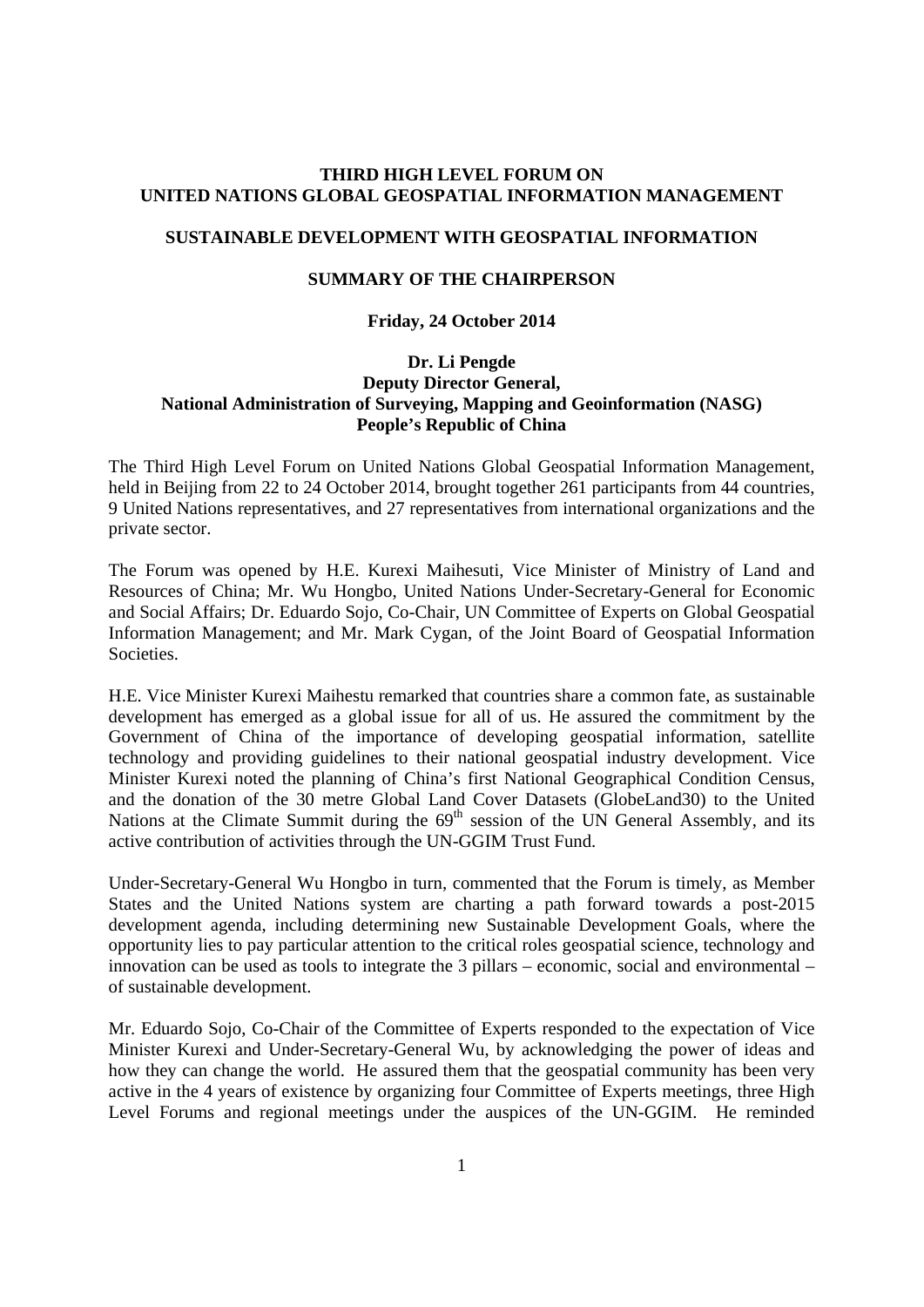participants that it is the geospatial community's responsibility to ensure that, by 2016, we demonstrate to the Economic and Social Council the ambitious goals of the Committee and the community. This includes establishing a resolution under the auspices of the United Nations General Assembly on the Global Geodetic Reference Frame (GGRF). Other activities within the UN-GGIM are the issues of shared principles, the importance of standards, and institutional arrangements. Mr. Sojo concluded by reminding us that "all things exist in space and time". The Opening Ceremony concluded with the official opening of the refurbished Chinese Surveying and Mapping Museum, and an exhibition where 28 national private sectors exhibited the latest Chinese geospatial technology capabilities.

The Forum began with a Ministerial Segment with Ministers from 5 countries (The Bahamas, China, Fiji, Islamic Republic of Iran, and Zimbabwe) sharing their views on the role of geospatial information to support local, regional and global sustainable development initiatives. This was followed by five thematic sessions focusing on "Geospatial Information for the Post-2015 Development Agenda", "Sustainable Cities and Human Settlements", "Climate Change and Disaster Mitigation", "Science, Technology, and Innovation to Measure and Monitor Progress", and "Working Together Across Borders and Regions".

The main issues that surfaced in the discussions are summarized in the following paragraphs, including concrete proposals for action to be considered by the UN-GGIM Committee of Experts:

- 1. The Ministers commended the efforts of the United Nations for promoting a global understanding on geospatial information and emphasized the importance of the UN-GGIM as a mechanism to harness the professional global leadership and power of geospatial information to assist achieving sustainable development initiatives.
- 2. The Ministers indicated that there is a growing understanding of the social and economic benefits of geospatial information, as governments who do not embrace and leverage Information Communications Technologies (ICT) will lose out their development and mission delivery opportunities. The Ministers emphasized the need of coordination across ministries and agencies to ensure quality and standardized geospatial information, but also the importance of setting global benchmarks so that each country could aspire to and monitor and measure its progress against common global sustainable goals.
- 3. Several common challenges were also explicitly referenced, including: sustainable urban planning and land administration and management, the availability of standards, leveraging the relevant scientific and technical information and technology for measuring and monitoring, and awareness that land and water related geospatial information required to be considered cohesively. The Ministers stressed the importance of working together across borders and sharing experiences and advancements in geospatial information management. They affirmed that platforms such as this Forum provided an effective and immediate opportunity to be exposed to contemporary issues and challenges being faced by countries, along with examples of best practices and solutions, and the insights of the private sector's technological capabilities, advances and solutions.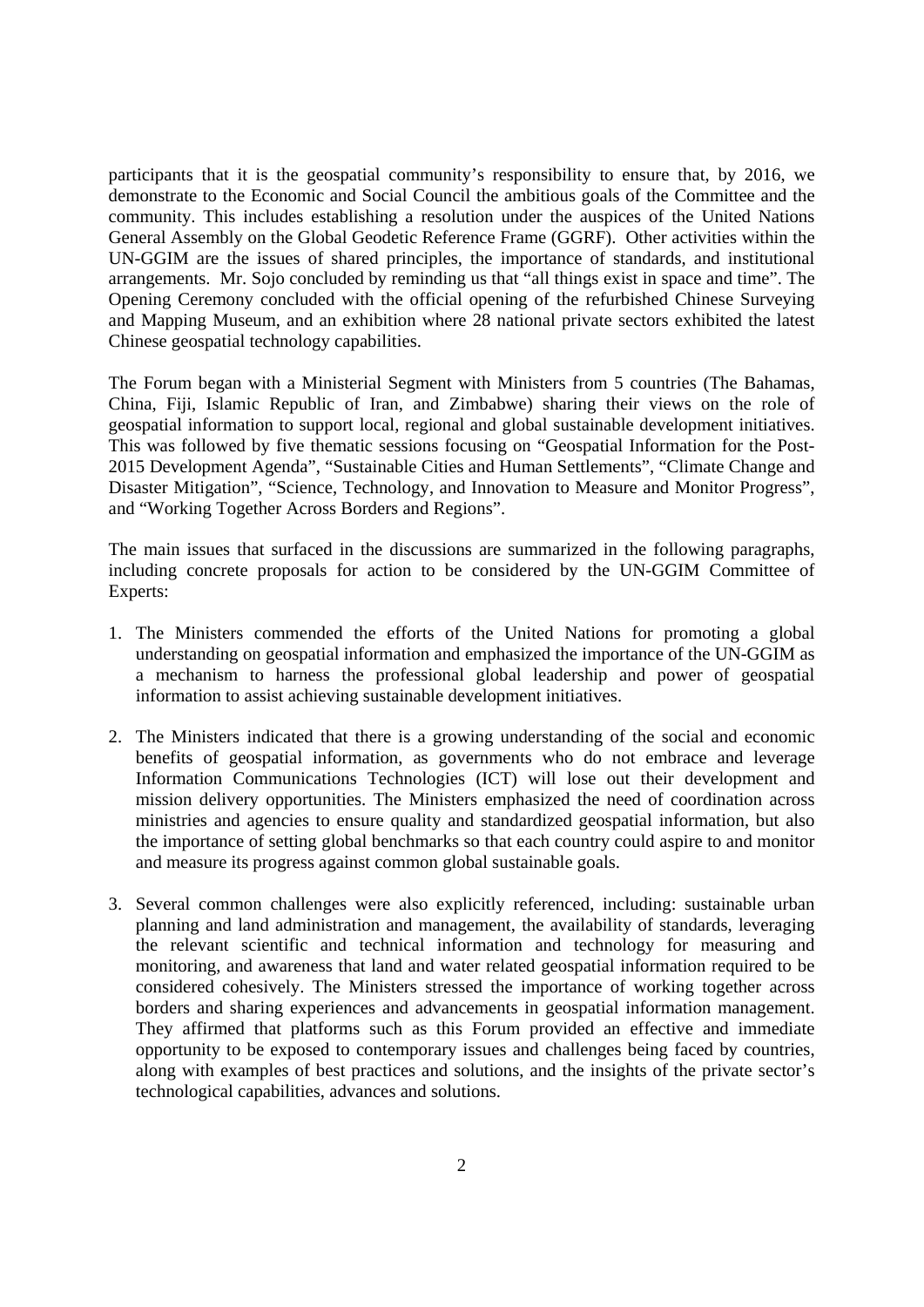- 4. Ministers' views were echoed by the delegates who, in turn, expressed their appreciation that geospatial information management was now being given greater attention at the highest political level. However, the Forum also recognized the challenge that policy and decision makers are still learning what geography means and can do to enhance the capability of governments to analyse, monitor and report on sustainable development and other global concerns, whilst scientists and practitioners understand the ability to measure and monitor change and progress over time based on human and physical geography data and geospatial information. In this regard, the "means of implementation" of the Open Working Group on Sustainable Development Goals calls for consistent measuring and monitoring mechanisms for better evidence-based decision-making and policy formulation. The importance of demonstrating the critical and integrative role that geospatial information is able to play in order to "increase significantly the availability of high-quality and timely data" was stressed.
- 5. The Forum noted the reality that no country has yet achieved a complete sustainable development phase to-date. Given this sobering reality, the delegates pledged to consider the need for geospatial indicators to better monitor and measure, the importance of integrating land and water related information, and the ongoing need to communicate effectively with decision-makers that geospatial information is indispensable. The delegates also recognised the urgency of translating geospatial information into targets and indicators under a monitoring framework, where data needs are recognised as an integral part of the agenda. Furthermore, the Forum recognised the reality that if the geospatial community was not able to provide the appropriate information in a timely manner, decision-makers will look for other sources, and hence, the urgency of messaging across the geospatial community that we are at the crossroad of opportunity or missed opportunity or "now or never".
- 6. The Forum discussed the role of geospatial information in making cities and human settlements inclusive, safe and sustainable, as unprecedented rates of urbanization continues to overwhelm urban and land management administration systems, especially in the developing world. The delegates acknowledged that land management issues are complex, and it requires understanding the key elements to unlocking the issues surrounding land, policy, strategy, technology, trade-off and sustainability, whether from a geospatial perspective or not. There is also an increasing appreciation that the urban challenge is no longer seen as just a rural – urban migration problem, but seen in a more holistic approach, where they consider the rural – urban linkages in addressing solutions, and not separately from each other.
- 7. There was general recognition that land is a central anchor point to issues surrounding land, and whilst geospatial information can be effective in managing the cadastral information, it is not the end of the means but the beginning of the means. Due to the rapid pace of urbanisation, new approaches need to be considered where there is a paradigm shift from regularisation of land title and ownership to implementing land tools that consider "fit for purpose" and "social tenure domain model" based on geospatial information. In doing so, it again, acknowledged the importance of land management partnerships and collaboration in securing legal property ownership..